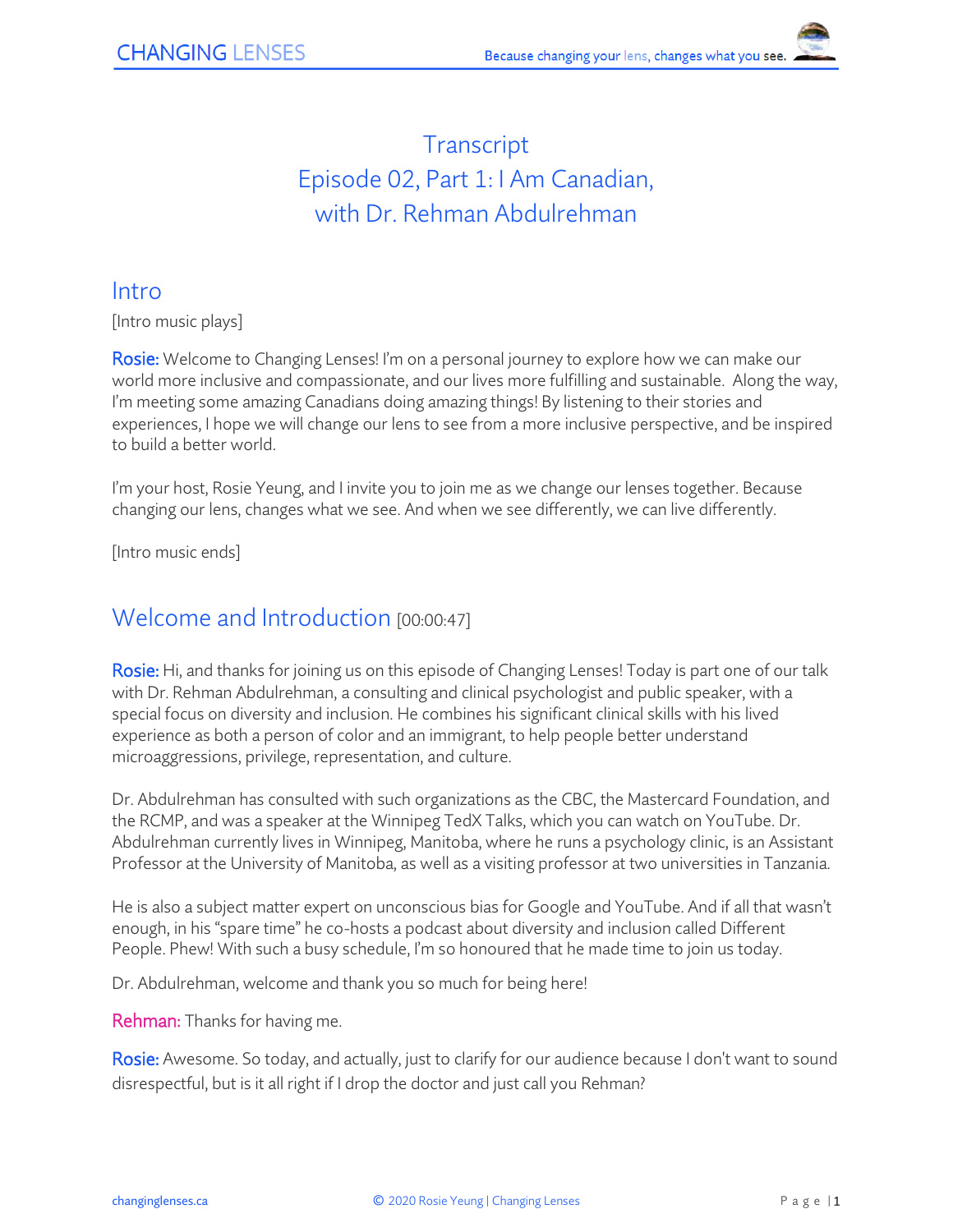Rehman: Oh please, yeah, absolutely.

Rosie: OK. Just so everybody knows he's a very highly respected doctor, but we're going to be, you know, speaking in very friendly terms today.

Rehman: Absolutely.

### Safe Space Commitment [00:02:20]

Rosie: So I will be talking with Rehman about his professional and personal experiences with inclusion and discrimination. And if you've listened to his podcast at all, which we'll link to in the show notes, you'll know that discussing this topic can be uncomfortable and difficult and requires courage and vulnerability.

So before we really dive in, there's something that I want to share with our guests and our listeners on every episode.

Some of what we discuss might be sensitive or challenging for us to say, and for our listeners to hear. But I really want us to have an open and genuine conversation. One goal of Changing Lenses is to be a safe space for these conversations and for us to be our real selves.

So Rehman, I welcome you and our listeners into this safe and brave space. And I invite you to call me out if I say anything inappropriate or use the wrong terms.

Rehman: Thank you.

Rosie: OK. So it's just laying that groundwork because I want to make sure people feel comfortable. And maybe you could start us off, Rehman. I have so many questions that I want to ask you. I think this will be a really interesting discussion.

Perhaps you could just ease us into this, by giving us a little bit more about your really interesting background. A practicing clinical psychologist who is also a consultant and specializes in diversity and inclusion. How did you end up going down this path, and what part of your personal journey led you here?

### Rehman's motivation for his work [00:03:38]

Rehman: Yeah, that's a good question. It's been one thing unfolding after the next, that happened to fortuitously kind of work together. So, my training is as a clinical psychologist, with a predominant expertise on anxiety, trauma. But with a particular lens on how to work on those things is what we call cognitive behavior therapy, which is a very evidence-based practice in helping people shift cognitive emotional and behavioural perspectives. So ultimately psychologists are meant to help create change.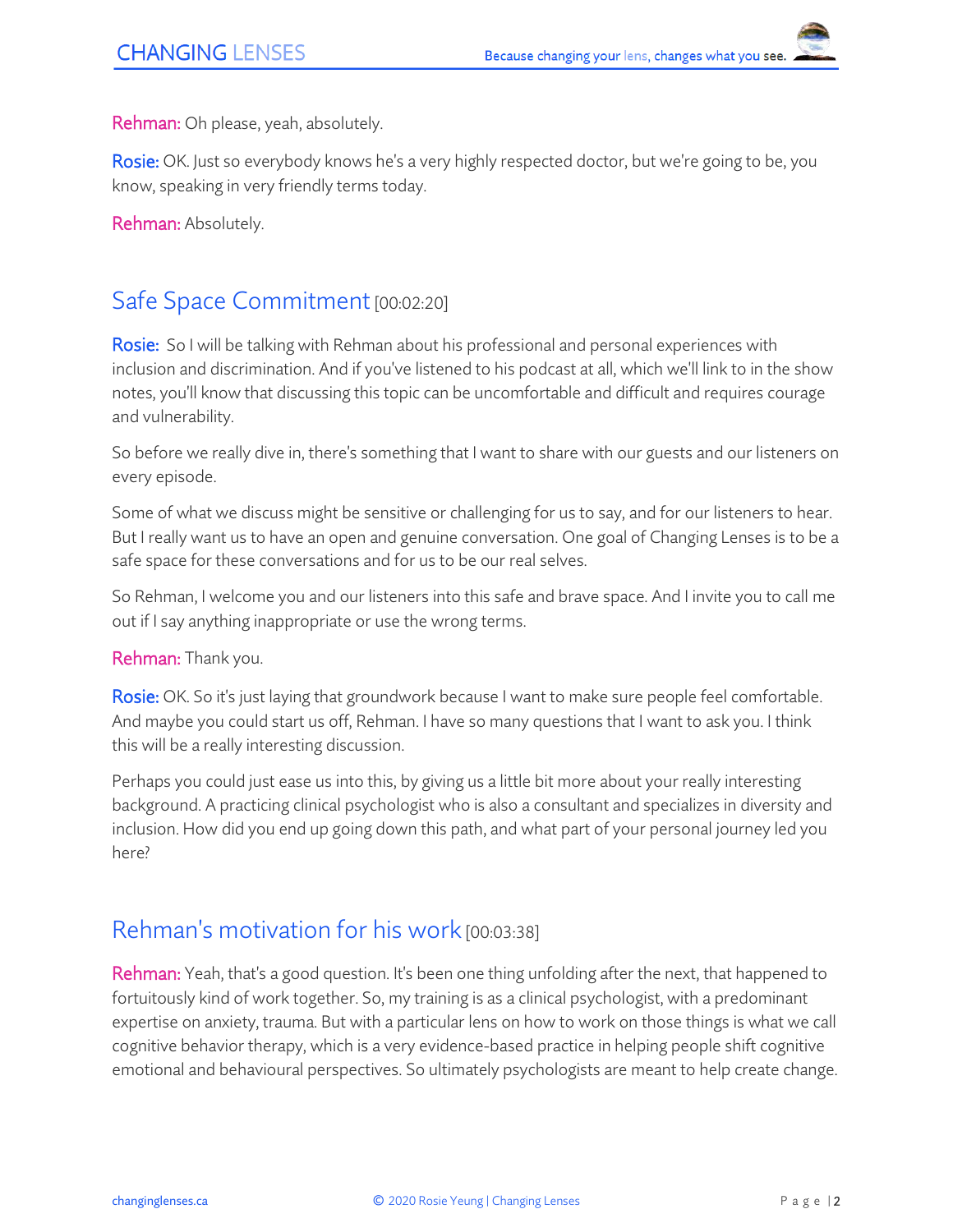So as I did that work, I ended up working a lot more with leadership and with larger organizations, particularly started with health. I did a lot of program development in Tanzania, in low resource settings. So I ended up consulting to organizations there.

And then I moved into leadership, both as the President of our local Psychological Society, and then into leadership with the American Psychological Association, with the Council of International Relations and Psychology. So that all started to get me into working with organizations. So my work was starting to shift from addressing mental health individually, to working with large groups and program development, when it came to mental health.

Now in the background, I've always had an interest in, uh, had some experience and training in crosscultural psychology. Being a Person of Colour, having been an immigrant at one point in time, being a religious minority – I mean this was really a strong point of interest for me.

So that's always there, but it's all always been something I did kicking and screaming. Because I kind of resented the fact that, these issues fell in the laps or the hands of People of Colour. You know, why does the Brown guy have to be the one who has to do this when this should be an issue that affects all of us? So I did it, but I tended to turn down work.

But things started to shift in, you know, once society, you know, 9-11 happened. There were shootings left, right, and centre. Racism and discrimination was being called out more. And all that was still really important for me to talk about, but what changed for me that led me to do this work more formally, was that I had a child.

And I noticed my son saying things that as a Person of Colour, I had gotten used to. Like his awareness of racism, or the impact of systemic racism on his identity, was something I began to notice. And so, I recognized also that there was something that I could bring to the table, and that was the lived experience.

And so yes, I have the training as a psychologist, but that lived experience was critical to the discussion of D&I work. And so it was probably as important, if not more important, than the clinical training that I had.

# Discrimination is having to explain to a White person why you want more privilege for your kid [00:06:34]

And so I decided to take a venture into this work to try to help shift things as quick as I could to move the needle as much as I could. To help make – I mean it sounds cliché, but I mean, to make the world a better place for my kid.

Rehman: I remember speaking with one of my colleagues at a consulting psychology conference, and they asked me to join a committee. And I made a comment about, you know, it was tiring to do some of that work, but my focus right now was on increasing the privilege for my kid. And I think that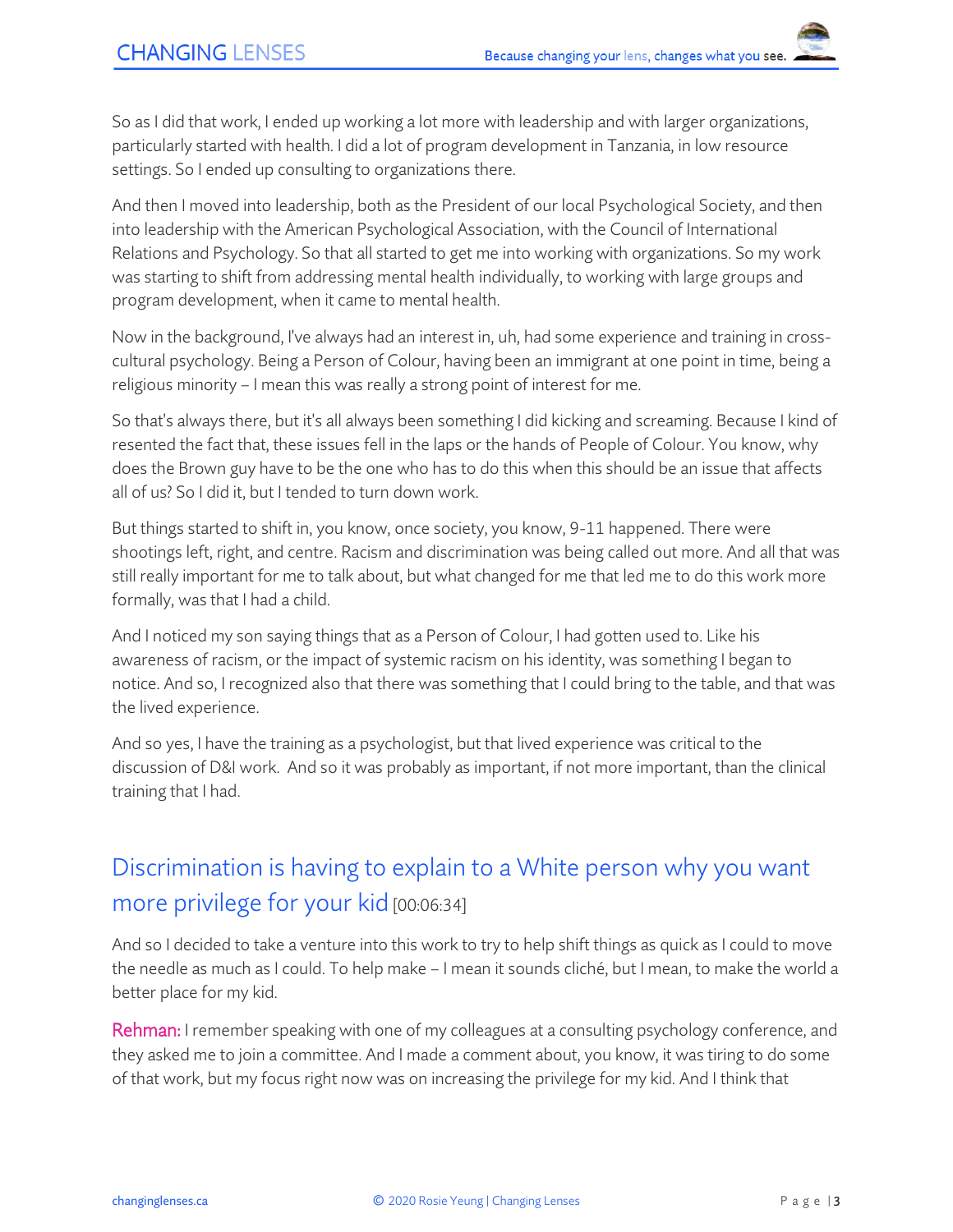colleague took it a wrong way, like I was just looking to kind of advance myself. And I think that colleague missed the point; it was a white woman.

And my point being, is that my focus wasn't – I didn't want it to just have no purpose anymore. I wanted to literally improve the privilege of my child, because as People of Colour, when we're born into, I'd say globally, but more particularly the Western world, where we're minorities, we lose a lot of privileges. We don't have the benefits. And so my focus is to try to remove some of those barriers so that we have equal levels of privilege.

So that, that's me.

Rosie: Wow. OK, uh, just digesting that right now. And I really want to thank you for being so open and personal with us and sharing your story.

Rehman: It's no problem.

Rosie: And what a, you know, what a sad but true, that it takes a child to point out things that we've just maybe become numb to, or just sadly become resigned to.

Because, you know, when we were children, when it probably, it was probably just as prominent and notable to us.

#### Rehman: Right.

Rosie: And when you told that story about, you know, telling your White female colleague that you wanted more privilege for your child, I did have to think about it as well, but I did get it.

Cause you're talking about starting from not having very much privilege, or no privilege, to giving your child some privilege. And to a White person who frankly, already has privilege, that might come off as like, well, you're just, you know, you're trying to get too much, or you're like being a bit selfish, or selfcentered about that.

#### Rehman: Selfish. Yeah.

Rosie: But actually you're just trying to get to zero, let alone, you know, plus 10 on the scale, where other people might already be at.

Rehman: Yeah.

Rosie: I don't know, is that – am I just – I don't want to put words in your mouth, but –

Rehman: No, that's absolutely true. And like this colleague was actually – like I really like this colleague. I think this colleague is a very kind person, generally speaking. And I would see somebody who, I think, she considers herself an ally. But I think she missed that concept of White privilege, and White privilege is something that I think is so foreign to people who even experience it. It's more visible to people who don't have it. You know, when you live with it your entire life, it's – it's invisible to you.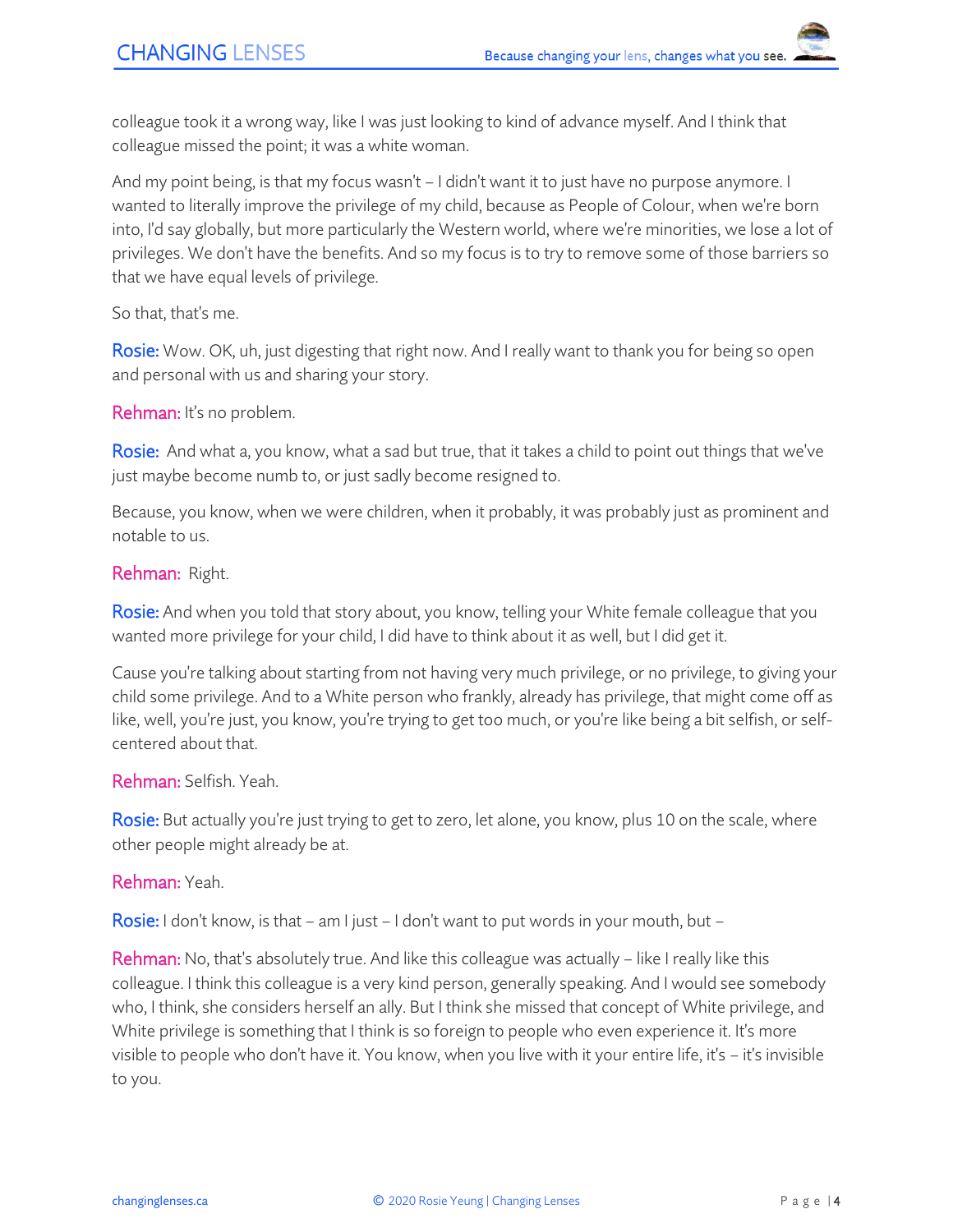And, you know, the look I got was kind of disgust, like I was so self-centered. And it occurred to me, you know, cause we were at the airport, we were leaving a conference, that she misunderstood. I assumed that because she was an ally and was interested in issues of D&I that that would've made sense to her, but it didn't.

And you know, it underlines or underscores the necessity, or the sadness, that as People of Colour, we have to always explain ourselves, you know? I was like, oh geez, now I have to explain why I want to focus on my kid. Which is a natural thing, I would say. But more so because I've witnessed the removal of his identity, the erasure of opportunities for him as a little boy, simply because he is a Person of Colour and a religious minority.

## The greatest privilege for your child [00:10:21]

Rosie: Mm-hm. So when you say that you want to – you want your son to have more privilege, what would that look like? Like if the world was fair, and he was able to have that better life that you're hoping for him.

Rehman: Yeah. Well, one of the greatest privileges I want for him is for him to have an education, but also have a head start in leadership, and the ability to speak out for himself.

I think the greatest privilege I could offer him – yeah I may not be able to change the world, but I can try to make some movement – but the greatest privilege I think I could offer him as a father, would be the ability to speak out for himself.

And I grew up a fairly shy kid. Actually quite shy, perhaps I might even say socially anxious. Who had a lot of ideas, but never felt comfortable saying them. And because I always saw myself as different, I never saw my – like if I were to be honest, I never really saw myself as having a place at the table. Like nobody wanted to hear my voice. And I think that's true, because I think when I did exercise moments of that, they weren't necessarily encouraged, you know. Whereas if White kids spoke up, those are very much encouraged.

Rosie: Mm-hm.

Rehman: I don't mean to go off, I'll give you an example.

### Discriminating against a child [00:11:39]

Rehman: I remember when I first moved to Canada, I was in this class for Grade 3. And there was a kid, a girl who had some flowers in the class, and she kept sniffing them. And now she also has a very bad runny nose, and this is an ongoing thing with this poor kid. Now that I think back about it, I feel kind of bad for the kid, I don't think she was well cared for.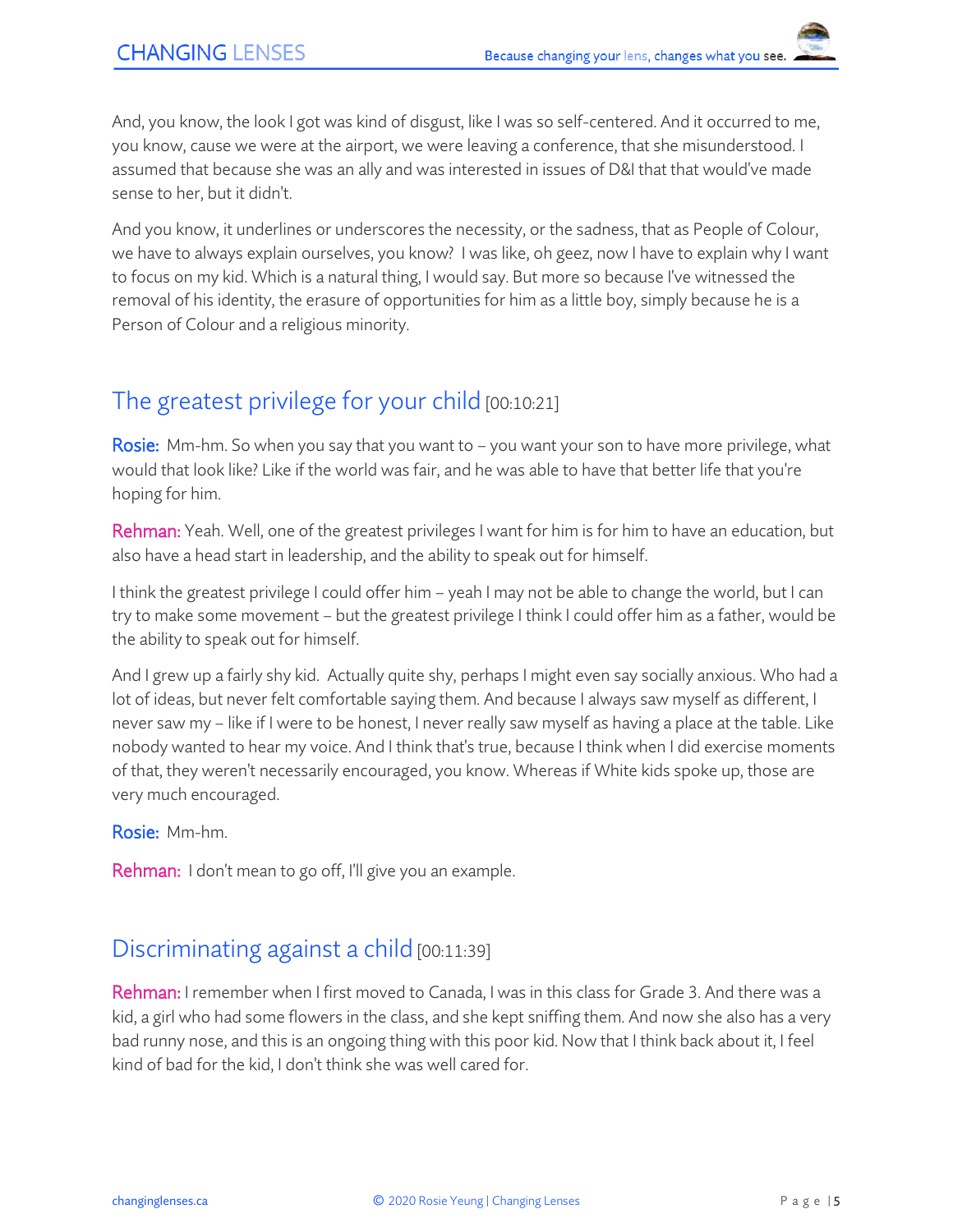But nonetheless she was sniffing these flowers, and as she was sniffing them was like – sniffing the mucus up. And I couldn't focus on my work. So I asked the teacher, I said, could you please tell soand- so to stop smelling those flowers.

Now I was a kid. So of course, I said whatever kid-like statement. And instead of redirecting me or saying, you know – the statement, cause I was clearly an immigrant kid, from the teacher was:

[in a pompous-sounding voice] "How dare you say that! Those are –" (and they were actually, she was sniffing lilacs) "– those are the provincial flower of Manitoba! How dare you say that!"

Rosie: [Laughs]

# The (real) provincial flower of Manitoba [00:12:44]

Rehman: So it wasn't about behaviour, or allowing room for people to be who they are, or anything like that. It was that I had, as a foreigner, had insulted the - in her perception, the provincial flower. But here's the thing – lilacs are not the provincial flower of Manitoba, crocuses are.

Rosie: Oh!

Rehman: So...

**Rosie:** [Laughs] Wow, so...a pretty bad teacher in so many ways.

Rehman: Right, and so it's an example where, you know, we're not given that space at a very young age. And so, for me, the privilege that I think I would want for my son is the ability to speak up.

And to be heard. Not just to use his voice, but to be heard.

Rosie: Thank you for sharing that. And feel free to bring up as many stories about your experience as are relevant, because this is also what I really want people to be able to hear, is the Canadian perspective.

Rehman: Mm-hm.

Rosie: And I was actually, I was like, all excited. I was like – oh, I learned something, I learned what the provincial flower of Manitoba is. But I was like, oh, yes, now I have to remember that it's the crocus, it's not the lilac.

#### Rehman: Yeah.

Rosie: But the sad thing for me is that when you talk about this, what privilege for your son would be like, or you wish that you had this privilege as a child yourself. And then thinking about again, your White colleague, not to pick on her, but anybody. That's – to people who already have that, that's not even privilege. In my mind, that's not a privilege, to be able to raise your hand and say, "Hey, I'm being troubled by another person's behavior in class", you know, very innocently.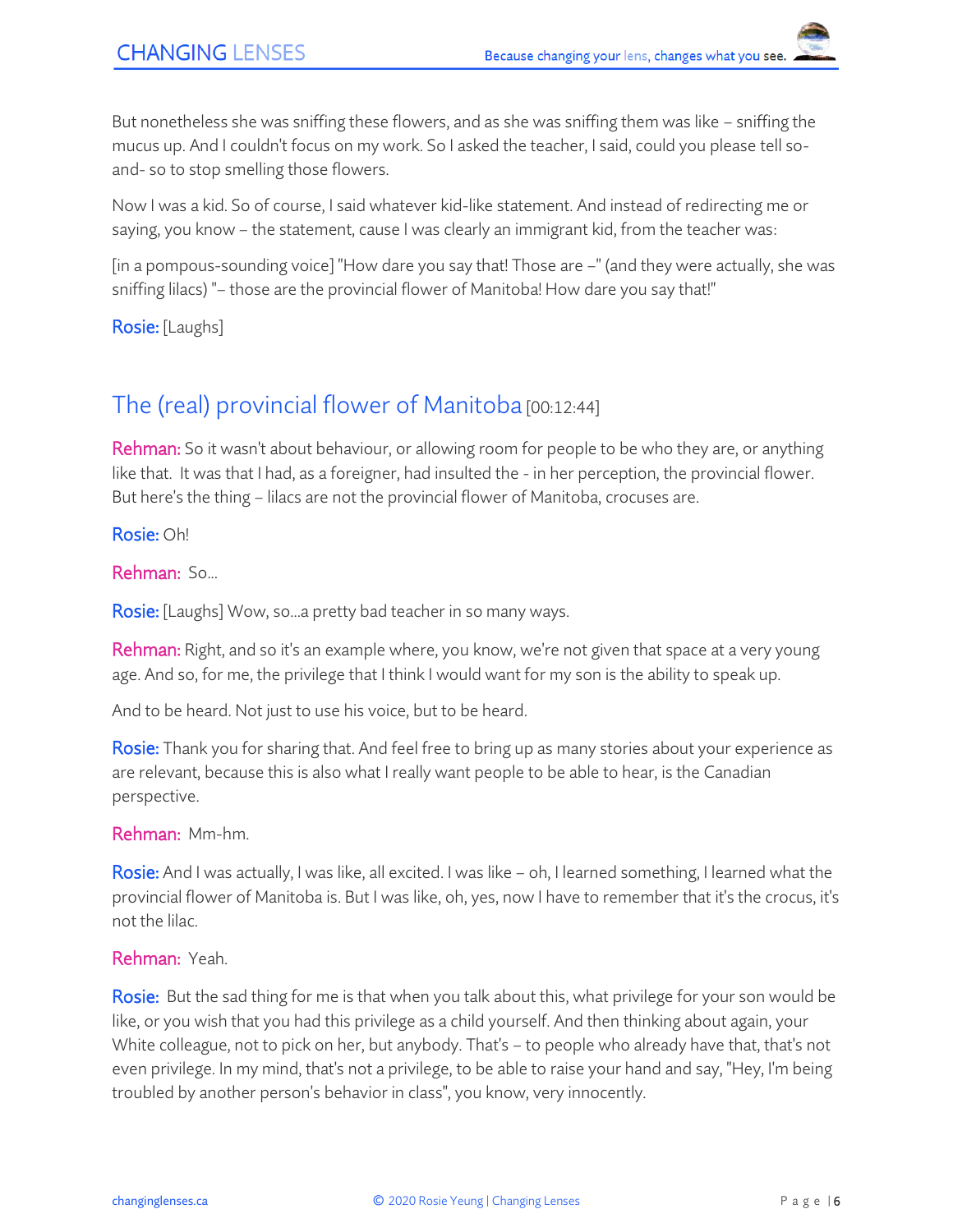And then, basically being turned around and have that being you being anti-Canadian or whatever it is. I think that's also where – this is why it's important to talk about racism in Canada and what that looks like. Like this - I get that. And these things are in some ways subtle, like they're not subtle to you, because you really felt it and it impacted you. But I – Do you have a lot more of these examples?

Rehman: Oh yeah, I mean –

**Rosie:** You don't have to tell them all, but I think this is what I want to get across to anyone who doesn't understand what is meant by racism in Canada, and systemic racism.

Rehman: Yeah, I mean racism – There's a great sense of entitlement in people who have privilege and they don't even recognize it, you know? And I was just a kid then.

# Real-life discrimination today (in Canada, in 2020) [00:14:58]

Rehman: I'll give you an example of me as a grownup doctor, just two days ago.

I had a technician from a hospital contact me directly instead of the main office, asking for me in a – not a very polite way. Clearly stumbling all over my name. And I understand, my name is not the easiest to pronounce for people, but you know, wasn't apologetic about it. And it was like, well, whatever, I just want to speak to this person.

And so I said, "OK well that's me, but it's pronounced Abdulrehman."

And he's like, "Yeah, well, whatever. Are you that doctor."

And I said, "Yes, that's me, but I might -" (and then I got frustrated and said), "I might encourage you to actually try to practice pronouncing a name before you call somebody instead of doing it."

And he's like, "Look, am I talking to the right person or not, just I need to get through the thing. Why are you not with the College of Physicians and Surgeons?" And proceeded to berate me.

And I said, "I'm not in the list of the college of physicians and surgeons because I'm a psychologist."

"Well, that explains the conversation I'm having with you right now."

Rosie: Oh. My. Goodness.

Rehman: You know? Now –

Rosie: No. Oh. Oh, if people could see me, my head is in my hands! Like, no, I can't - two days ago, this happened two days ago?!

Rehman: Two days ago, yeah. And this is a person calling me. This is a professional conversation, you know, from one professional to another –

Rosie: Supposedly professional, yeah.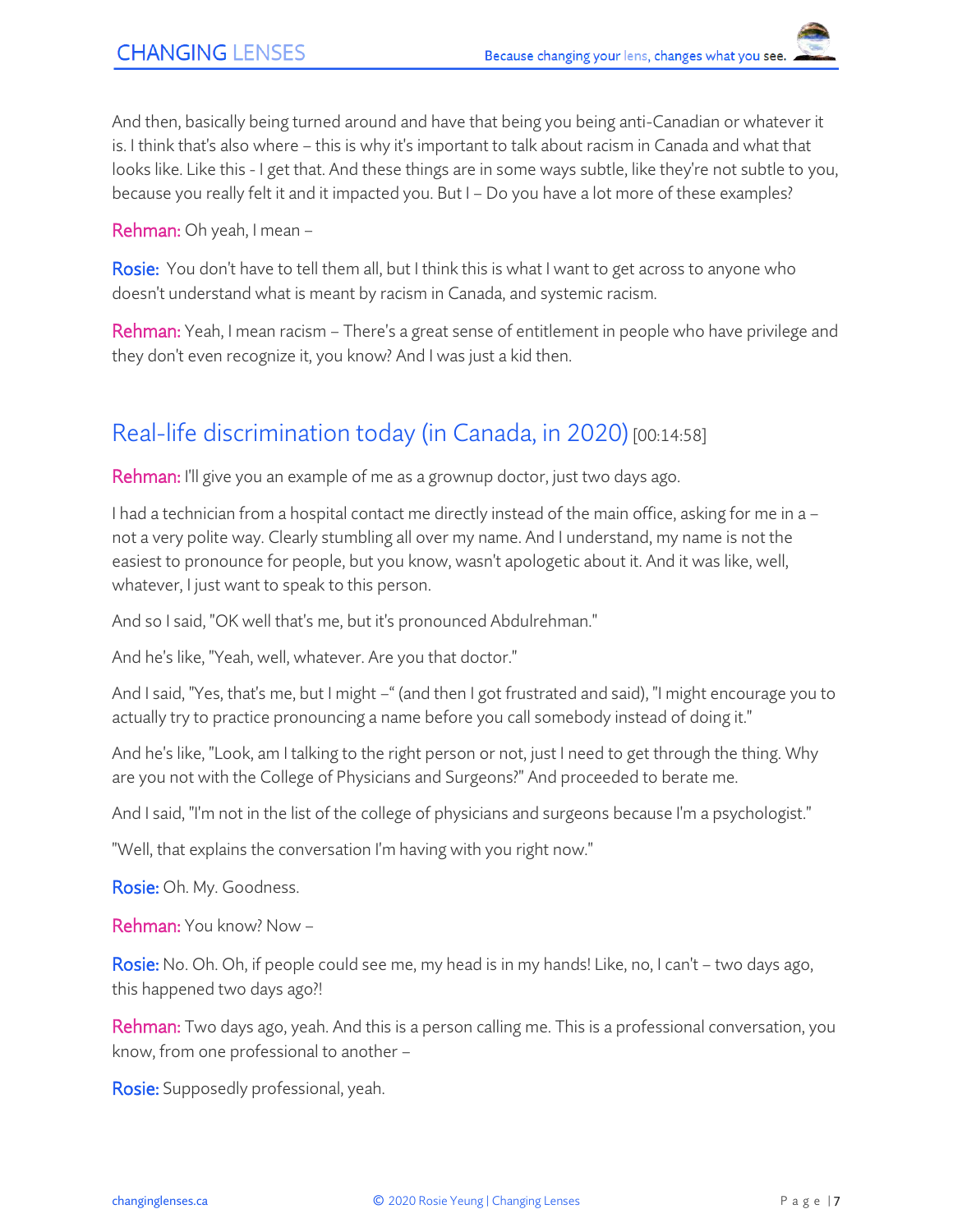Rehman: Supposedly – so these things do exist. And so, you know, my day is disrupted. But the thing is that – we have to get used to – we get used to this. People of Colour get used to this. You carry on, you move forward. And it just becomes a part of your day. And I'd say privilege is not even having that experience.

So privilege is also about educating people. And that's the reason why I do this work is – so this awareness, so – it's not just about also speaking up for my kid, but for somebody to be aware of that issue.

And what it says to me, psychologically speaking, is that individual did not see a value in my point of view. There was no apology. There was like no, "Oh my God, I'm sorry. I mispronounced your name."

Actually, he did say I'm sorry. He's like, "OK, I'm sorry, all right? Can we just move forward?"

And I was like, Oh, OK, well, yeah.

Rosie: [Laughs] Oh, so sincere...

Rehman: So privilege is also about, you know, this idea of being recognized. And you talked about earlier, you talked about this sense of the Canadian experience.

And I am Canadian, you know, I am Canadian through and through, I identify as Canadian. But who we see as Canadian, what we see as Canadian is not typically people like you and me, Rosie, you know.

We are allowed into the experience of being Canadian when we quote unquote "adopt" Canadian values, as if Canadian values are somehow that different than the values of people, anywhere in the world or any, or within any community in Canada. Um, yeah. Anyhow.

Rosie: And I mean, experiences like that, like what just happened to you and – you know, just to clarify, we're still in 2020. This is two days ago, but it's still in 2020.

After George Floyd, after we just had another – in the U.S., but another police attack on a Black man, on Jacob Blake. And within the outcry and all the public awareness, supposedly, going on. About how we need to be more welcoming, and inclusive, and you know, take some time to care, just – at least show sensitivity and kindness towards each other – and this happens!

Like, it makes you kind of think, well, what does it take to be accepted, and be Canadian? And like you, on paper – so, so fine, you're not a medical doctor. But we went through all the other things that you did at the beginning of this podcast. That practically took up the whole podcast already because you do so many things! You speak with a quote unquote "Canadian accent". It's like – what else do you have to do?

What else do People of Colour have to do to finally be considered Canadian?

Rehman: Yeah, I don't think there's ever a point that we would be, at least not at the present time. I think there are certain things that afford us increased privilege. And sometimes that's about changing our names, adopting a different set of values or practices, but it never fully pulls us into the circle. It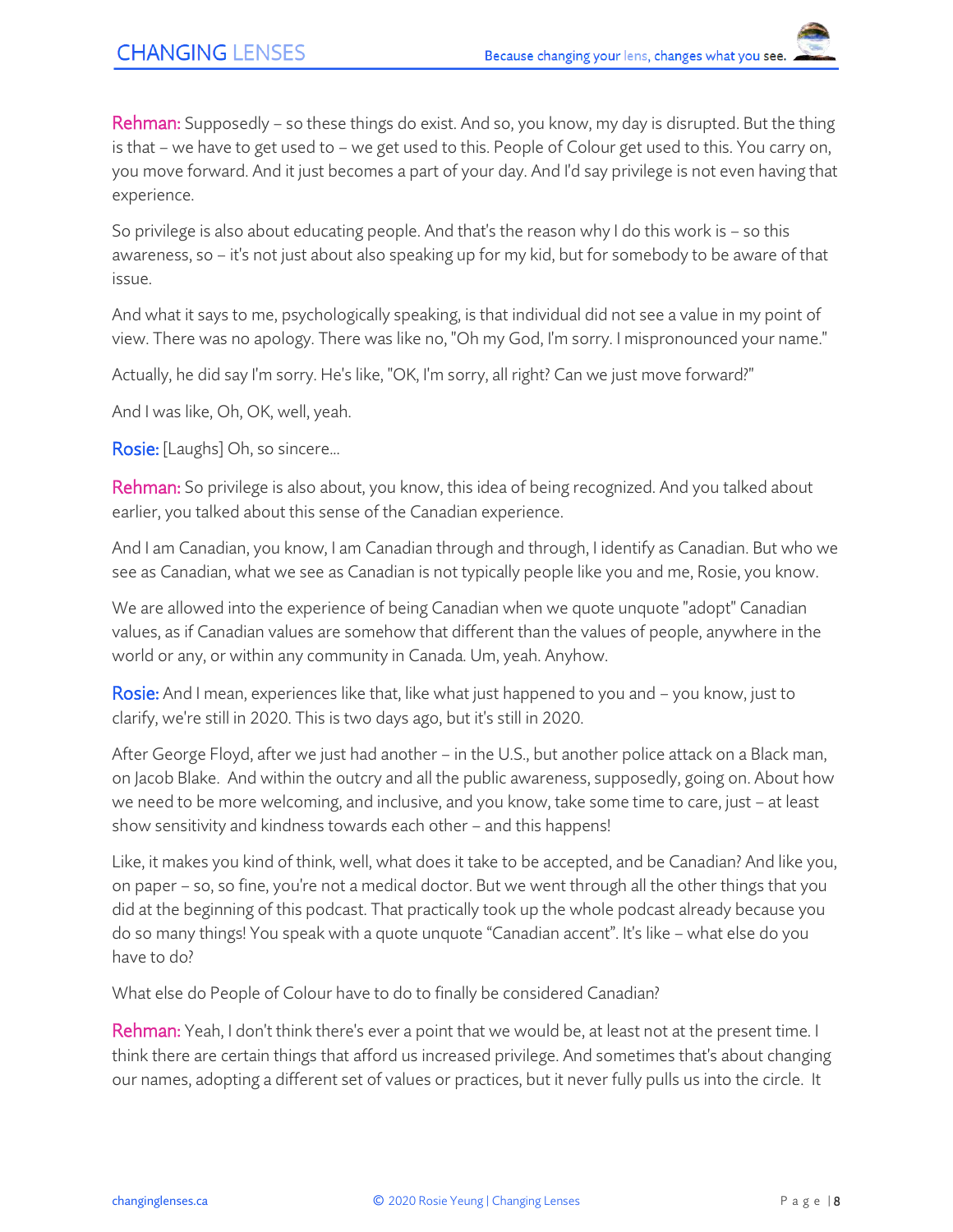just allows us a closer view of the warm fire everybody is sitting around. But never quite in the inner circle.

And you know, Rosie, you and I have had a conversation about this in the past. I think even in Asian culture, you know, that there's a putting aside of the Chinese name and you have your English name.

I mean myself included, I grew up – I was named Abdulrehman, which is the same as my last name. I grew up in a British colonized country. And my great-grandfather suggested to shorten the name on paper because it was too quote unquote "old fashioned", to just Rehman. But I went to British schools and they could never say that. So they called me Rehman [sounds like "Ray-Man"]. And so I kind of grew up with that.

And although I generally prefer Abdulrehman, I also prefer a lack of conflict [chuckles]. And so, how many times do I have to normalize my name so people can pronounce it? And is that burden just on me, or is it on everybody?

And so, when I say my name "Ray-Man", or I speak with a quote unquote "Canadian" accent, those are elements of privilege that can be afforded to me. That people assume that I am, you know, more Canadian, less Muslim, less a Person of Colour, less of an immigrant. And somehow I've accommodated myself to become more Canadian.

When really, for me, being Canadian is being very proudly Muslim, being a person of Zanzibari descent, being a Person of Colour. And having the name Abdulrehman, that is for me, a very proudly Canadian thing. I can't separate the experience of being Muslim and a Person of Colour and being Canadian. To me, there is no other experience.

And yet people have this egocentric point of view where to them, being Canadian is being like them.

Rosie: Mm. Yeah and it's funny, cause to me, being Canadian...A typical Canadian to me is someone who immigrated from another country. Or maybe their parents immigrated from another country. And they perhaps grew up here and they went to school here. But that is actually part of the Canadian identity now, is that none of us, other than Indigenous people, came from Canada, strictly speaking.

Rehman: Yeah. Well, Stats Canada will confirm that. That really truly, Canada is a nation of immigrants. And like most of us, not beyond the second or third generation, right? Like we're all relatively recent immigrants of one form of the other. The majority of us are, according to Stats Canada.

# The false truth of a multicultural Canada [00:21:48]

Rehman: But yet people will afford one culture as a prevalent culture for Canadian culture, one set of practices over another, including over Indigenous people. If you look at holidays celebrated alone, if you look at the holidays we celebrate in our annual calendar, they reflect a Eurocentric tradition, or a White tradition.